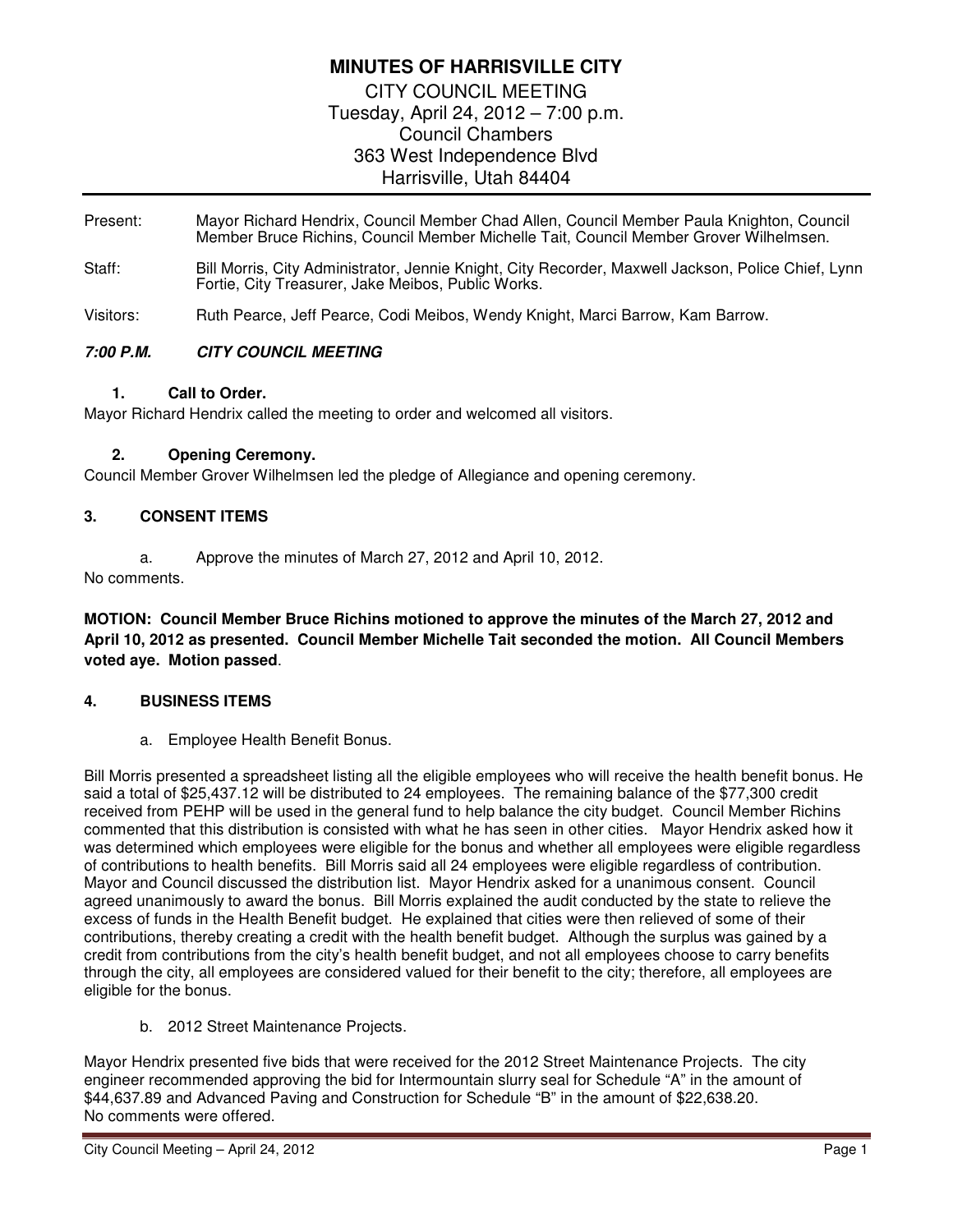MOTION: Council Member Knighton motioned to approve 2012 Street Maintenance Projects to Intermountain Slurry Seal in the amount of \$44,637.89 and Advanced Paving and Construction in the amount of \$22,638.20. Council Member Richins seconded the motion. All Council Members voted aye.

### **5. PUBLIC COMMENTS**

No public comment was offered.

### **6. MAYOR/COUNCIL FOLLOW-UP**

- a. Mayor mentioned that he feels the League of Cities and Towns Conference does not always have content relative to city affairs. Mayor suggested creating a city Facebook page and mayor and council discussed pros and cons. Mayor and Council agreed both the city's website and a city Facebook page would be good resources for the public to utilize. Bill Morris volunteered to maintain a city Facebook page. He stated no posting would be allowed on the city's Facebook page, but individuals with administrative rights on the city page would be able to post events and pictures. Mayor and Council agreed only city activities would be listed on the page. Council agreed Facebook is great resource during emergencies. Max Jackson indicated public safety employees are encouraged not to participate in Facebook. Bill Morris said photo management is much easier through Facebook because they are hosted on the Facebook servers where the city website has no resources dedicated to the photos. Council Member Richins suggested Mayor Hendrix research how other cities are using Facebook. Mayor and Council agreed to further discussion at a later date regarding an implementation of a city Facebook page.
- b. Council Member Tait reported that Boyd Fife, 1200 North 150 West, maintains a cul-de-sac on his own property. He asked Council Member Tait if the city will include his cul-de-sac in bid work done on city streets, and he will reimburse the costs associated with his cul-de-sac. Jake Meibos stated he would have Gene Bingham, Public Works Director, look into an agreement that would allow the privately owned cul-de-sac to be included in bids for city work. He indicated that possibly a potential agreement could be also be reached with the owner for snow removal.
- c. Council Member Knighton informed council of the newspaper article in the Standard Examiner announcing an incorrect date for Splash Pad Opening Ceremony as April 26<sup>th</sup> instead of May 26<sup>th</sup>. Jennie Knight reported that she contacted the Standard Examiner on the day the announcement ran, and they stated they would run a correction. Mayor and Council discussed some recent issues with a broken part on the splash pad. Mayor reported the part that was broken is being replaced and repairs will be billed to the person who damaged it.
- d. Council Member Wilhelmsen informed council of an individual named David Orn who is willing to maintain a recycling business for electronics at no cost to the city. David Orn would provide a trailer for disposal of the electronics, and would take care of recycling the items collected. He maintains a locked trailer with an open slot for donated items to be collected. Council Member Wilhelmsen suggested David Orn be invited to attend a future discussion at the next council meeting. Jennie Knight said she will include David Orn on the agenda for the May 8, 2012 council meeting at his request.

# **7. ADJOURN**

Mayor Hendrix moved to adjourn at 7:32 p.m.

#### **8. HERITAGE DAYS/ BUDGET WORK SESSION**

a. Mayor opened the budget work session by giving an example comparison of his own personal property taxes going from \$54.00 per year to \$108.00 per year based on the tax increase amount previously discussed by council. Council Member Knighton asked if tax comparisons are available for local cities.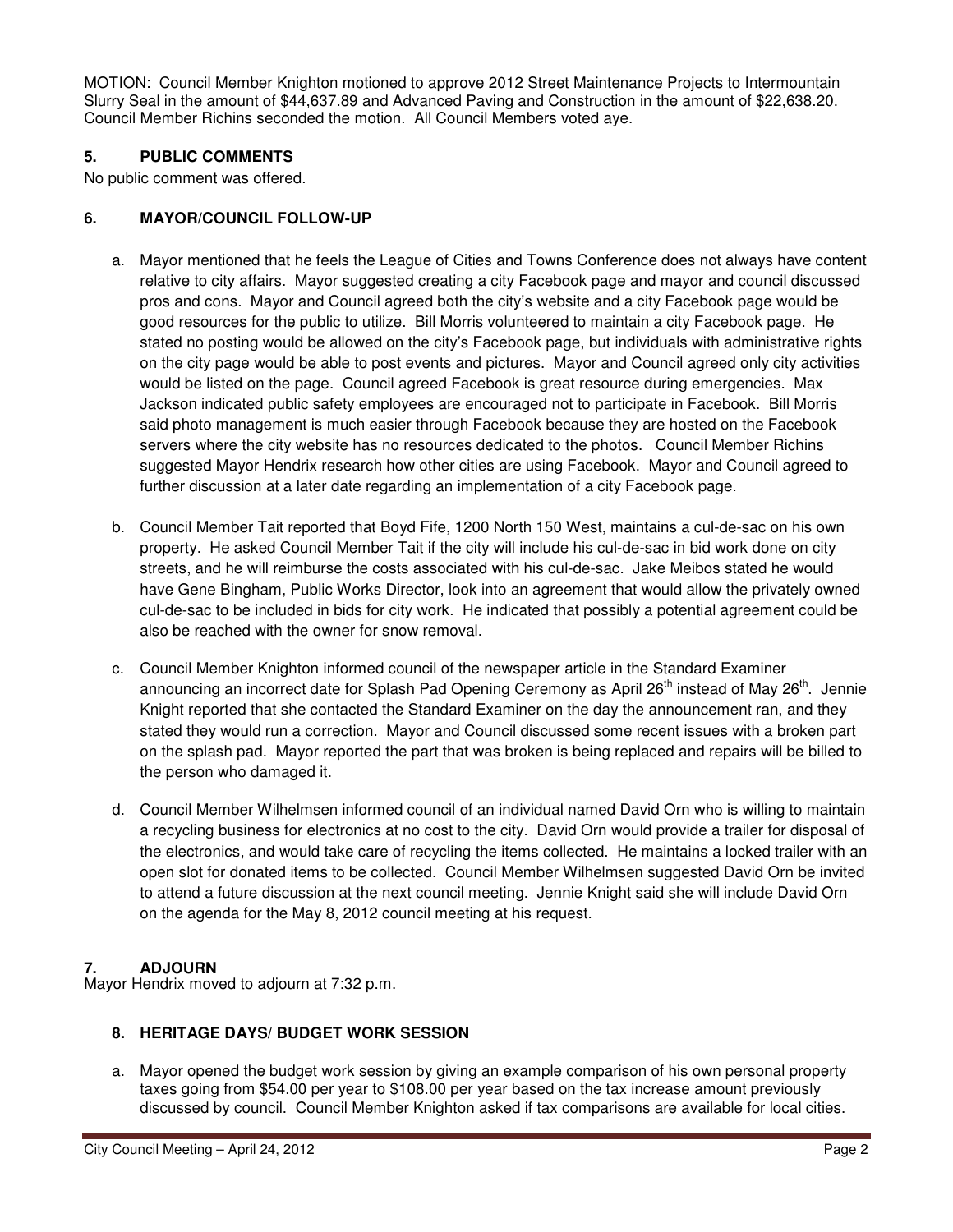Jennie Knight gave Council information provided by Pam Crosbie based on information requested from the last budget meeting. Mayor and Council reviewed and discussed local city tax comparisons.

Lynn Fortie presented a spreadsheet showing three different scenarios for potential wage increases based on current wages. This spreadsheet included wages only; benefits were not included in these scenarios. Mayor Hendrix pointed out that a10% wage increase was just a place to start not necessarily a defined percentage increase. Mayor and Council referred to Riverdale City's use each year of the Benchmark Compensation Survey System for comparison on job descriptions, and years of employment to determine salaries. Council Member Allen pointed out differences in job descriptions in the Public Works department and other administrative positions, and how making comparisons between these positions is difficult. Lynn Fortie clarified number of years and supervisor positions are included in Benchmark study. Mayor and Council discussed variables that are involved with each job description.

Police Chief Max Jackson thanked council for the Health Benefit bonus. Chief Jackson explained how Harrisville City is affected by having a daytime district down by Wal-Mart. He reviewed the recent trial period of working with an 8 officer force instead of 9. The efforts proved to be futile, only a small percentage of wages was saved. Chief Jackson expressed concern with the Weber County increase for Public Safety services for other cities in Weber County who don't currently have their own police force. He indicated Harrisville Police force could see an impact if local cities decide to create their own police department rather than receive services through Weber County. He relayed the effects the Salt Lake City area experienced when West Valley City created their own police department. Many other local police departments lost good employees when they were offered advancements with the newly created police force. He expressed concern that if other local cities create their own police force, it will impact our officer retention.

Council Member Allen asked about whether the proposed public safety budget includes the purchase of a new vehicle. Chief Jackson clarified that he would like to hold off until the end of the budget year to purchase a vehicle. He indicated the spare police car would be removed from rotation and sold. A new vehicle would not be in addition to the existing cars, but rather a replacement of an existing vehicle. Council Member Knighton inquired about what public safety promotions exist. Chief Jackson explained the Police Department tries to include officers with all aspects of the department, but being a limited force does not allow a lot of opportunity for growth. Chief Jackson gave a brief history on how Harrisville Police Department started to where it is today. Mayor and Council discussed that although revenues from Wal-Mart are down the calls for service are still up. Chief Jackson said that they are still responding to Wal-Mart on one issue or another. He explained that Wal-Mart's loss prevention department has seen recent turn-over, which has created a small lull in retail thefts, but he anticipates it will pick up. He stated his department is still seeing an average of 1300 to 1500 calls to Wal-Mart per year. He mentioned that increased traffic in that area of the city also increases calls to the intersections along the outlets to the highway. Chief Jackson indicated the State of Utah average is 1.7 officers per 1000 residents. Harrisville has an average of 1.65 officers per 1000 residents. Council asked if Chief Jackson feels a wage increase would eliminate some of the turn-over in the department. Chief Jackson indicated that it is a place to start.

Jennie Knight presented information about the truth in taxation class from the Recorder's conference. She explained the State indicated during the conference that the public is more receptive to a gradual increase over a longer period of time rather than a large one time increase, and that might be something to consider. Council Member Knighton suggested using local cities as a base for property tax comparisons. Mayor Hendrix suggested department heads, Chief of Police, Max Jackson, and Public Works Director, Gene Bingham, meet with Lynn Fortie and himself to determine what the needs for a salary increase will be.

Council Member Wilhelmsen suggested forecasting ahead far enough to absorb cost of living increases in the future. Mayor and Council discussed the average value of homes in Harrisville. Lynn Fortie explained that the certified tax rate only increases with new growth. Council Member Knighton suggested figuring what the average monthly increase would be based on the average home in Harrisville.

Mayor and Council mentioned business license fees and taxes that are collected on businesses.